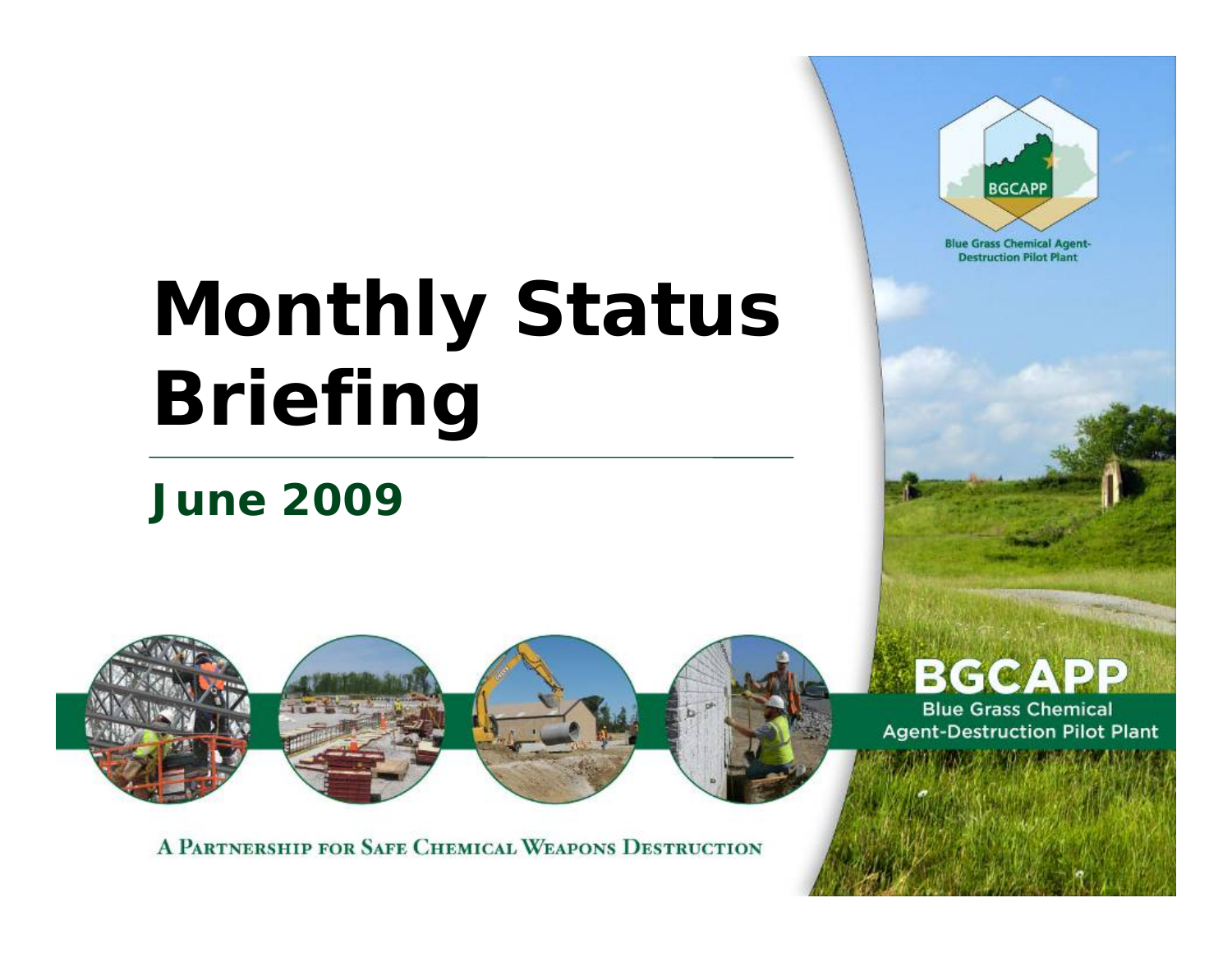

- $\mathcal{L}_{\mathcal{A}}$  **The Blue Grass Chemical Agent-Destruction Pilot Plant (BGCAPP) will safely destroy 523 tons of chemical agent in rockets and artillery projectiles stored at the Blue Grass Army Depot in Richmond, Kentucky.**
- $\mathcal{L}_{\mathcal{A}}$  **The technology selected by the Department of Defense to destroy the Blue Grass chemical weapons stockpile is neutralization followed by Super Critical Water Oxidation (SCWO).**
- $\blacksquare$  **The Program Manager, Assembled Chemical Weapons Alternatives (ACWA), headquartered at Aberdeen Proving Ground, Maryland is responsible for managing all aspects of the safe and environmentally sound destruction of the chemical weapons stockpiles in both Kentucky and Colorado.**
- $\mathcal{L}_{\mathcal{A}}$  **The Bechtel Parsons Blue Grass Team, a joint venture of Bechtel National, Inc. and Parsons Infrastructure and Technology Group, along with teaming partners Washington Demilitarization Company, Battelle Memorial Institute, General Atomics and General Physics, is the systems contractor selected to design, build, systemize, pilot test, operate and close the BGCAPP.**

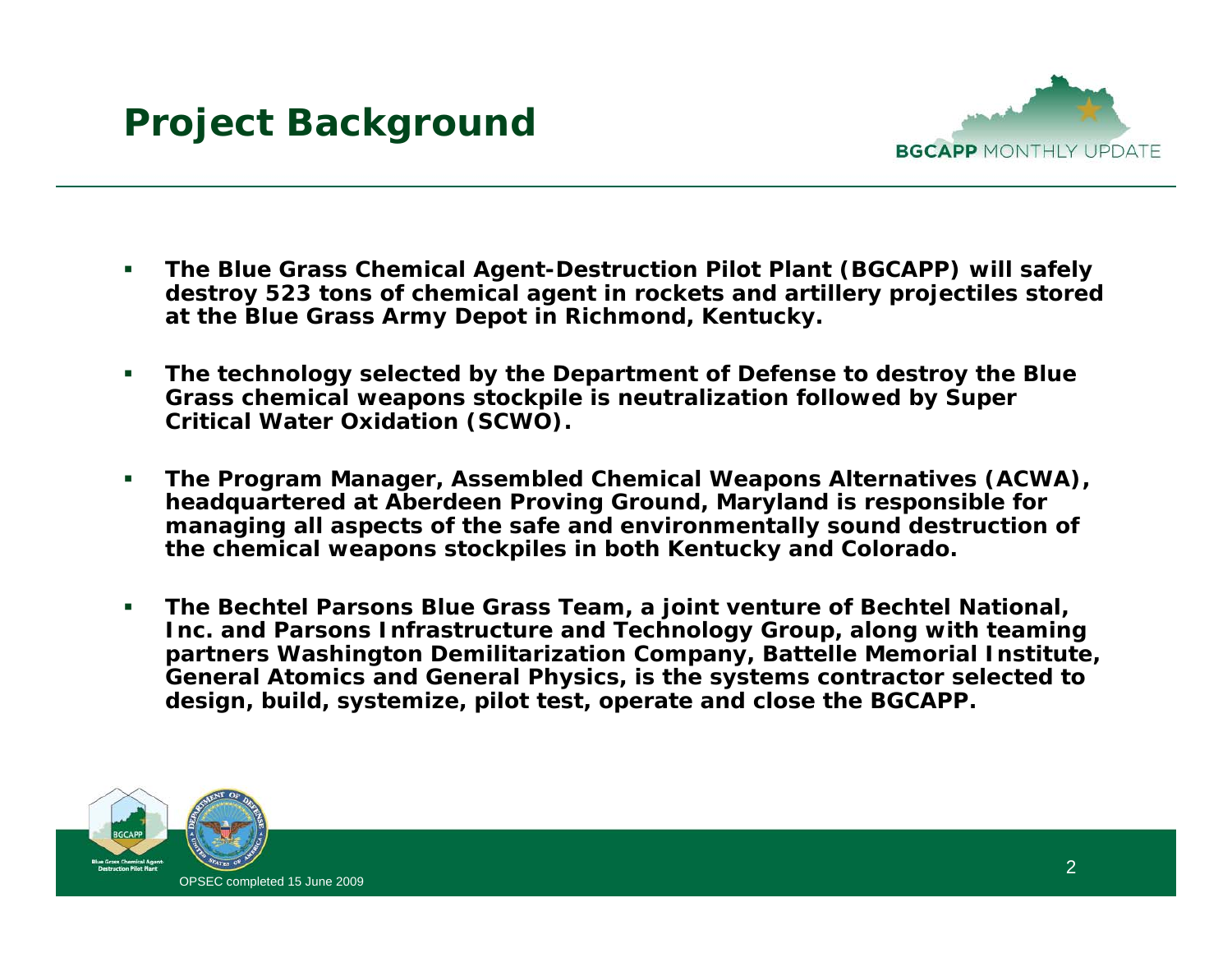

# **Bechtel Parsons Blue Grass employees have surpassed 4 million job hours without a lost-time injury**



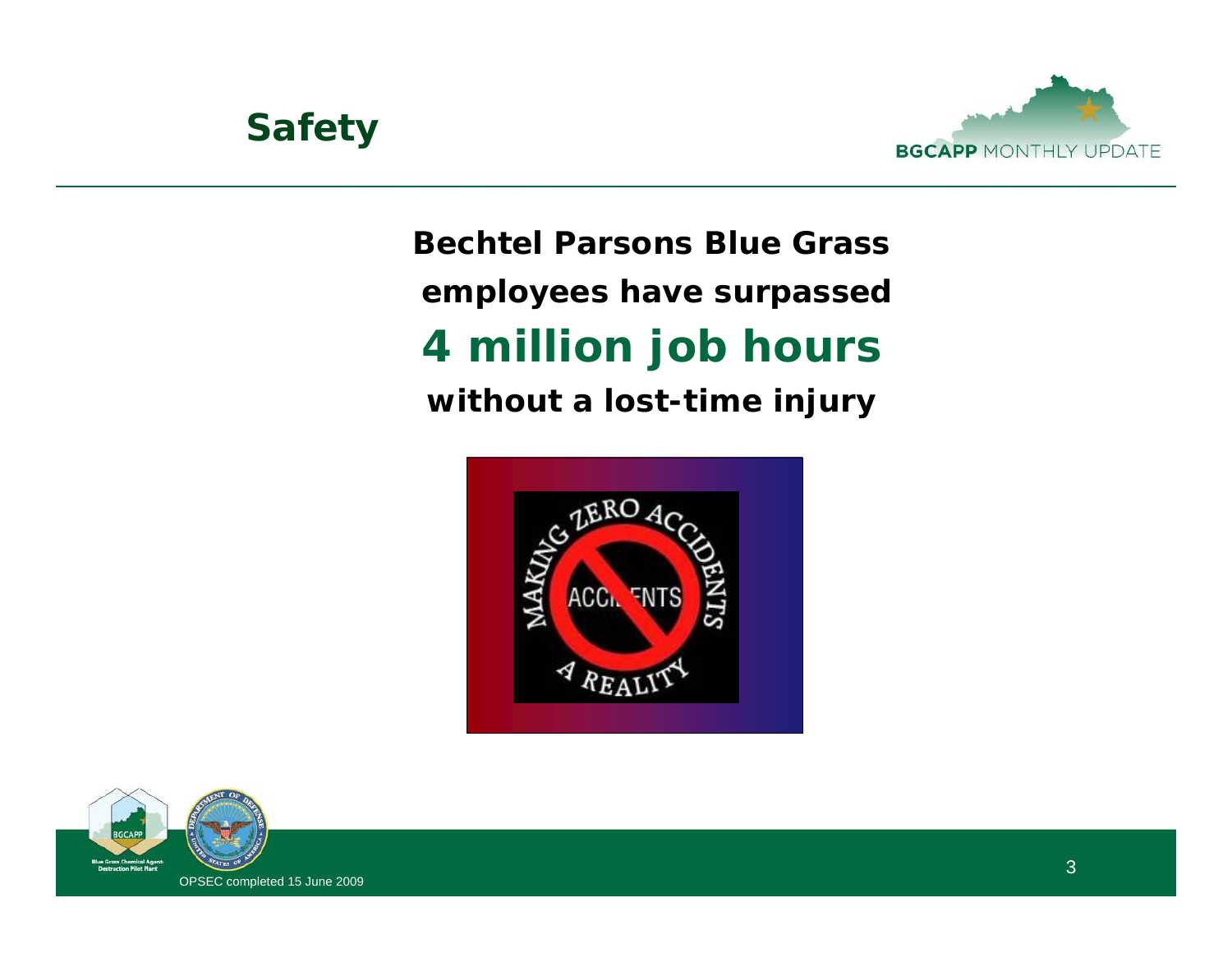# **Current Project Staffing**





- $\blacksquare$  Bechtel Parsons Blue Grass Team currently employs 335 non-manual personnel located as follows:
	- Richmond, KY: 284
	- Other Locations: 51
- $\mathbf{L}$  Subcontractor and Direct Hire construction workers on site: 111

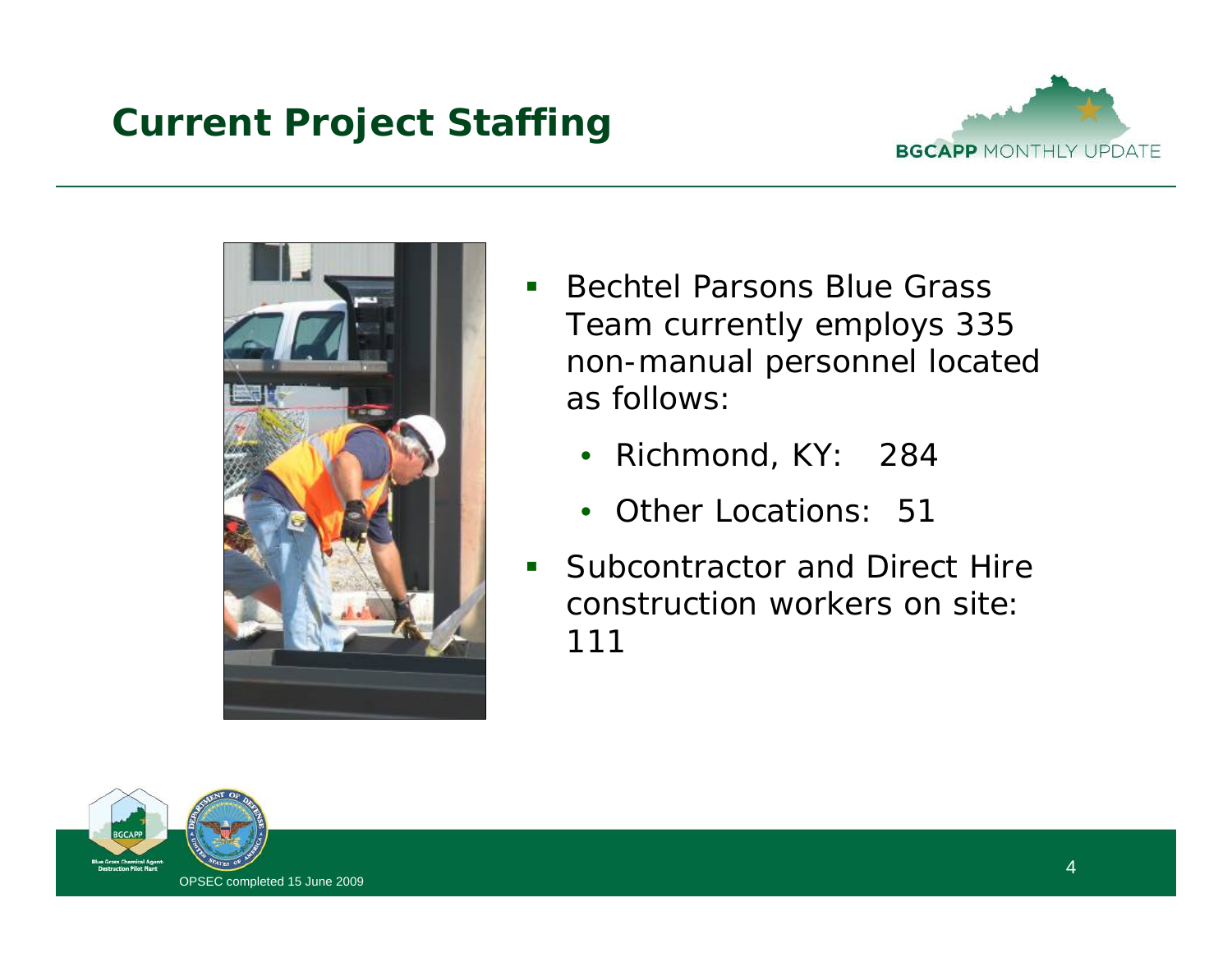



- $\mathcal{L}_{\mathcal{A}}$  **ACQUISITIONS:** More than \$39 million spent with Kentucky companies since project inception
- **EMPLOYMENT:**
	- • Participated in KY Department For Workforce Investment - Regional Career Fair for Veterans
	- Bechtel Parsons named EKU "Employer of the Year"
- $\blacksquare$  **PAYROLL**
	- • Non-manual payroll approximately \$32 million per year, generating about \$2 million in state and local payroll taxes
	- Craft payroll currently averaging \$100,000 per week
- $\mathcal{L}_{\mathcal{A}}$  **LEASING:** Annual lease payments of more than \$400,000 for office and warehouse space
- $\blacksquare$  **COMMUNITY SUPPORT**
	- • Corporate contributions to 30 educational and health and welfare organizations
	- •Employees recently raised \$5,800 for American Diabetes Association

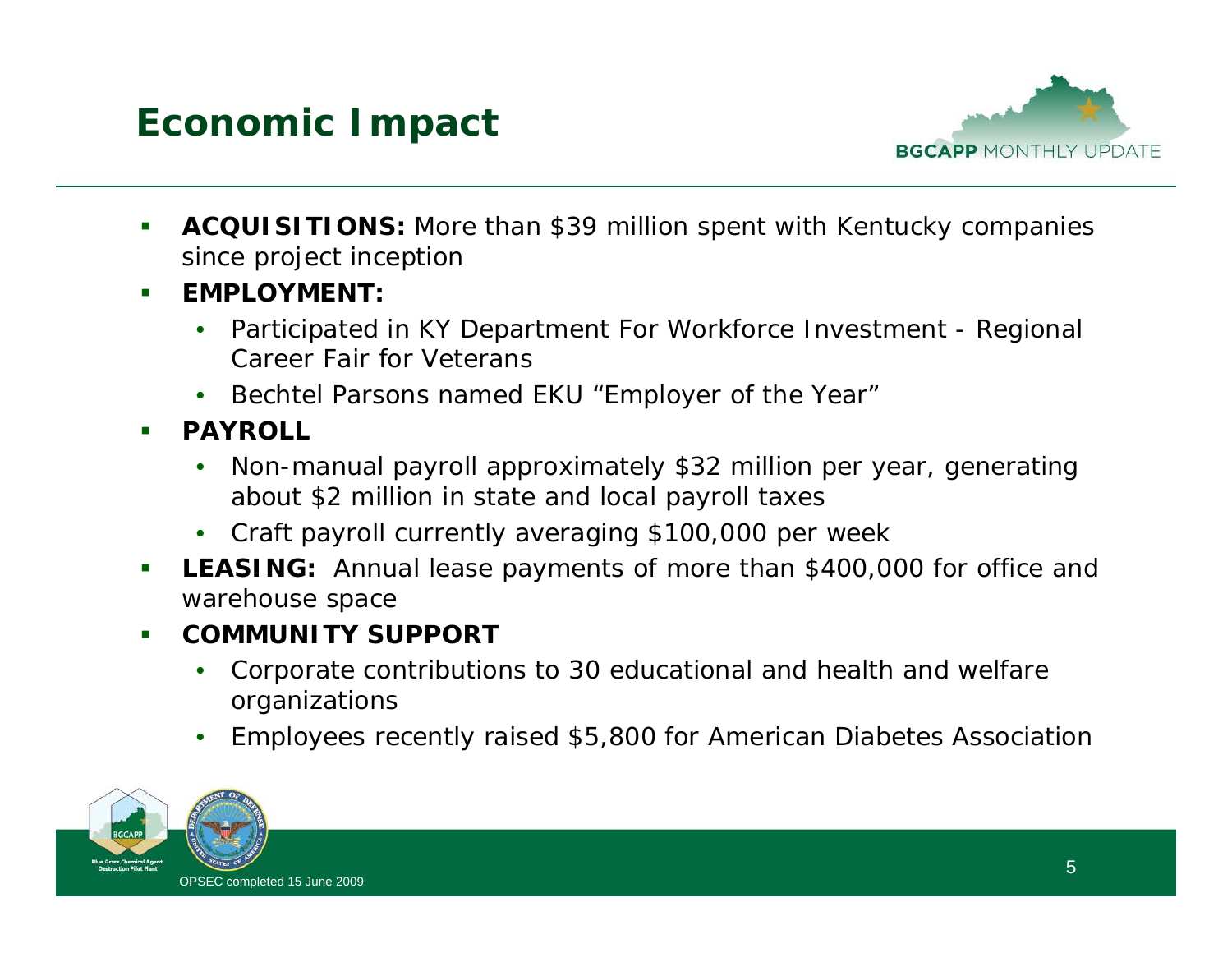# **Status of Design Packages**



### **Complete**

- $\checkmark$  Munitions Demilitarization **Building**
- ✔ Control and Support Building
- ✔ Super Critical Water Oxidation Process Building
- v Laboratory
- ✔ Underground Utilities
- ✔ Access Control Building
- ✔ Gas Mask Storage Building
- ✔ Maintenance Building and
- Personnel Support Building
- ✔ Maintenance Building
- ✔ Integrated Control System
- ✔ Fire Protection System

#### **Si Engineering is 94 % Complete**

#### **To go**

• Utility Block (December, 09)

- Hydrolysate Storage Area (April, 10)
- Container Handling Building (January, 10)
- Entry Control Facility (September, 10)
- Electronic Security System (June, 10)
- Standby Diesel Generators (May, 10)

#### **Recently completed**

✔ Above Ground Utility Systems  $\checkmark$  MDB Filter Area  $\checkmark$  Lab Filter Area

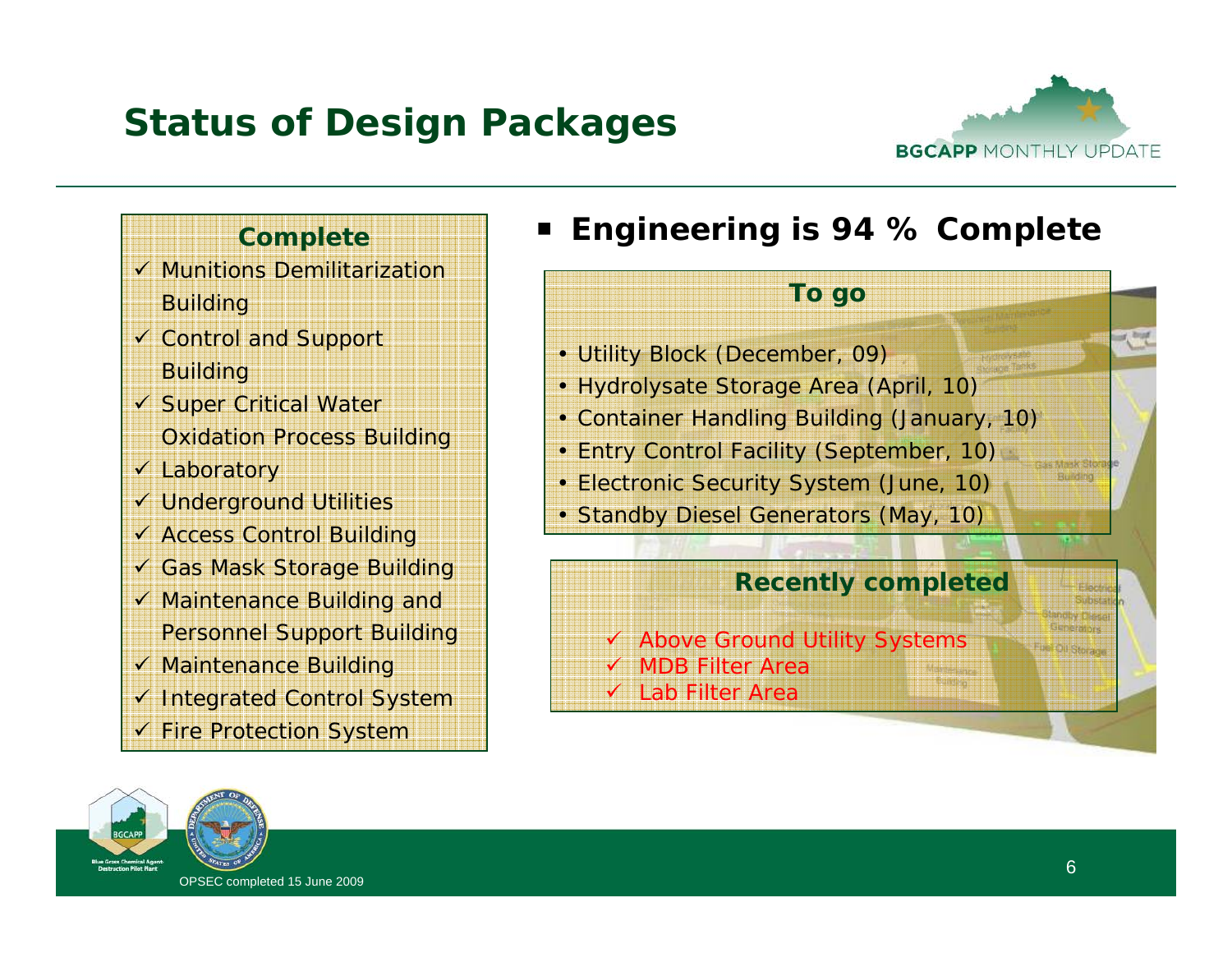# **Construction work in progress**



- $\Box$  MDB non-blast horizontal concrete
- $\overline{\phantom{a}}$ Fire water storage tanks
- $\blacksquare$ Underground utilities
- $\blacksquare$  Mock wall to demonstrate construction techniques



Foundations have been placed for fire water storage tanks, and subcontractor is mobilizing.

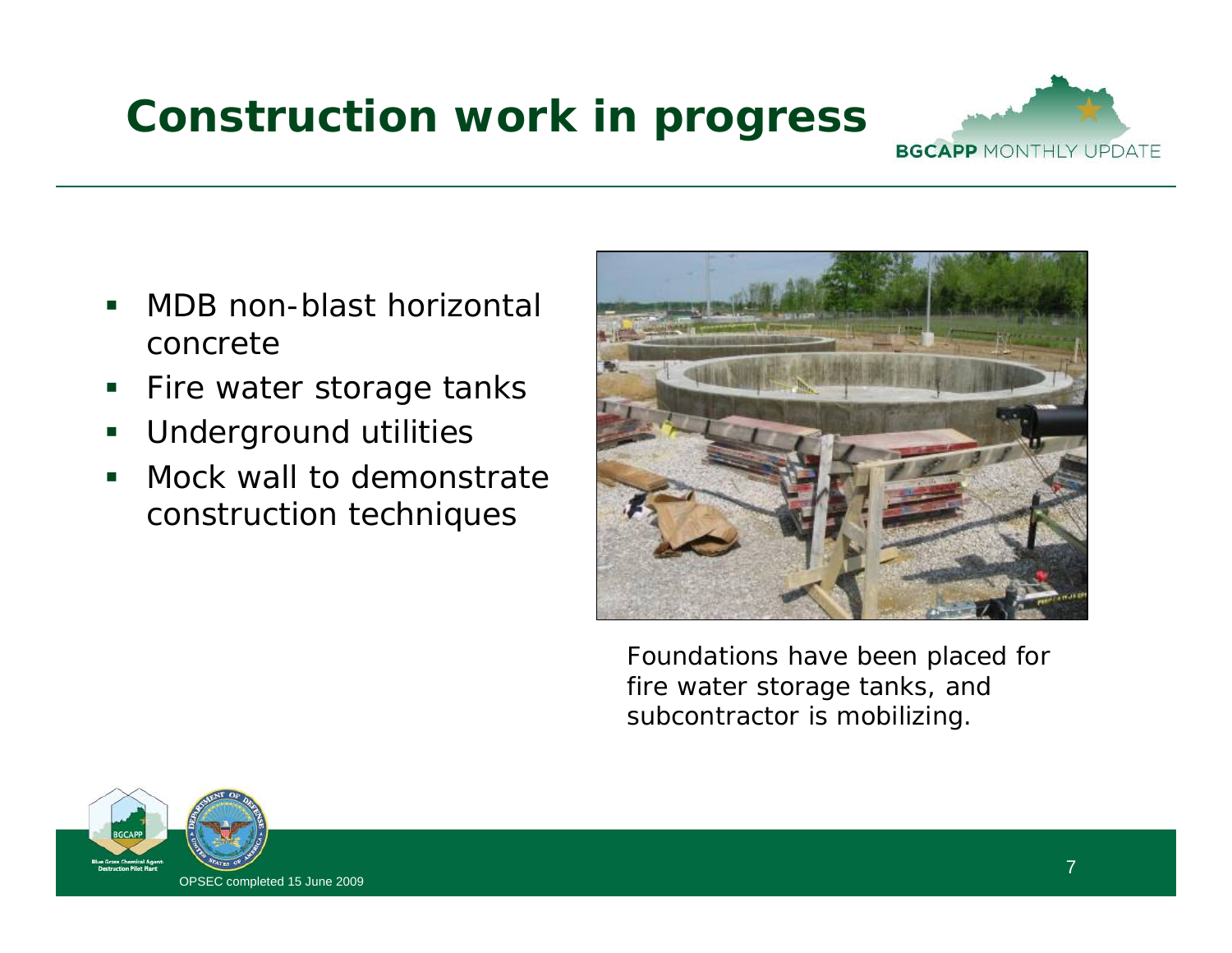### **Construction Site Overview**





- **1 Control and Support Building**
- **2Munitions Demilitarization Building**
- **3Personnel Support Building**



**4Maintenance Building**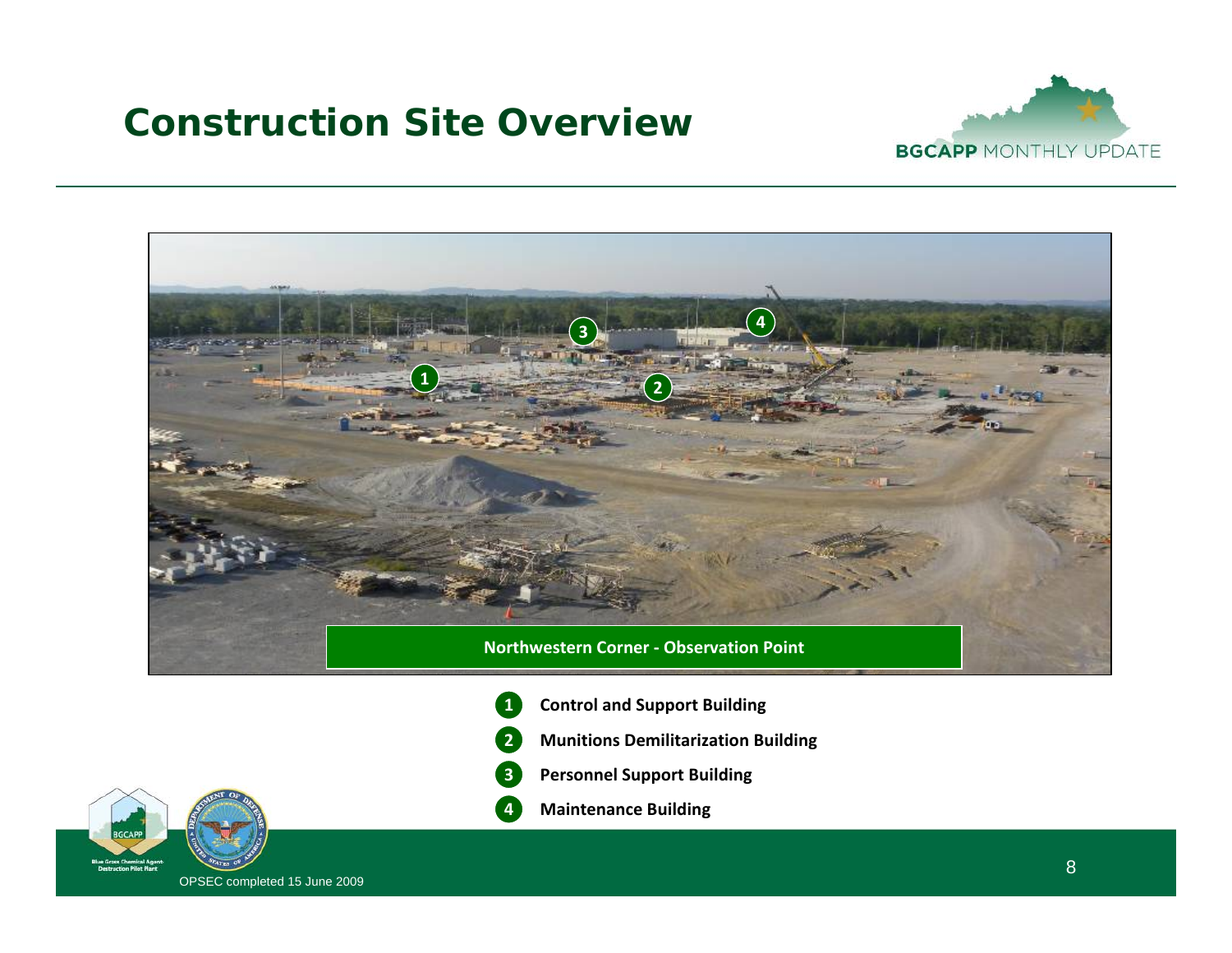# **Munitions Demilitarization Building Bundaler MONTHLY UPDATE**





Concrete foundation being placed for main processing building.

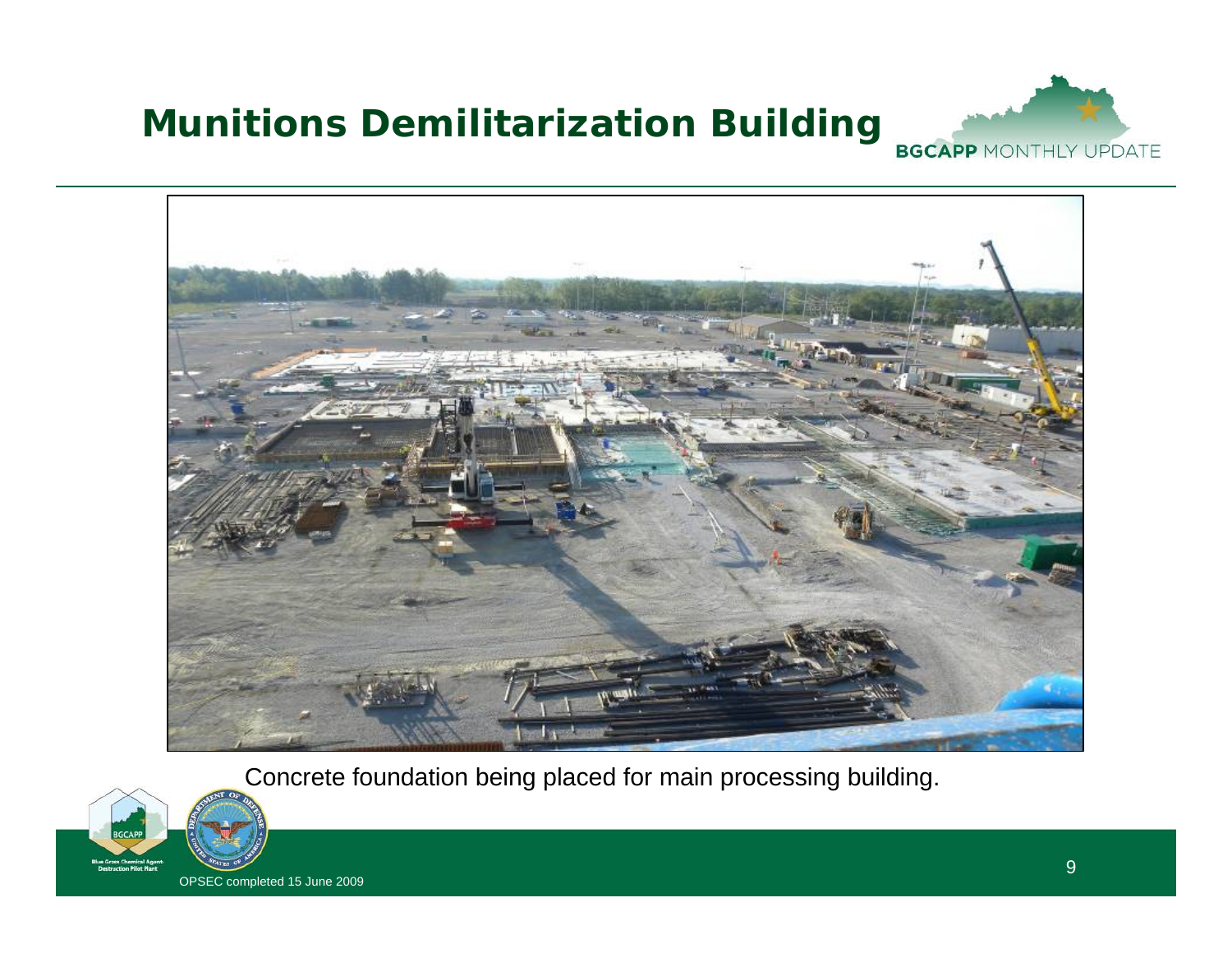### **Mock Wall**





A "mock wall" is being constructed to demonstrate special construction techniques for heavily reinforced concrete walls.

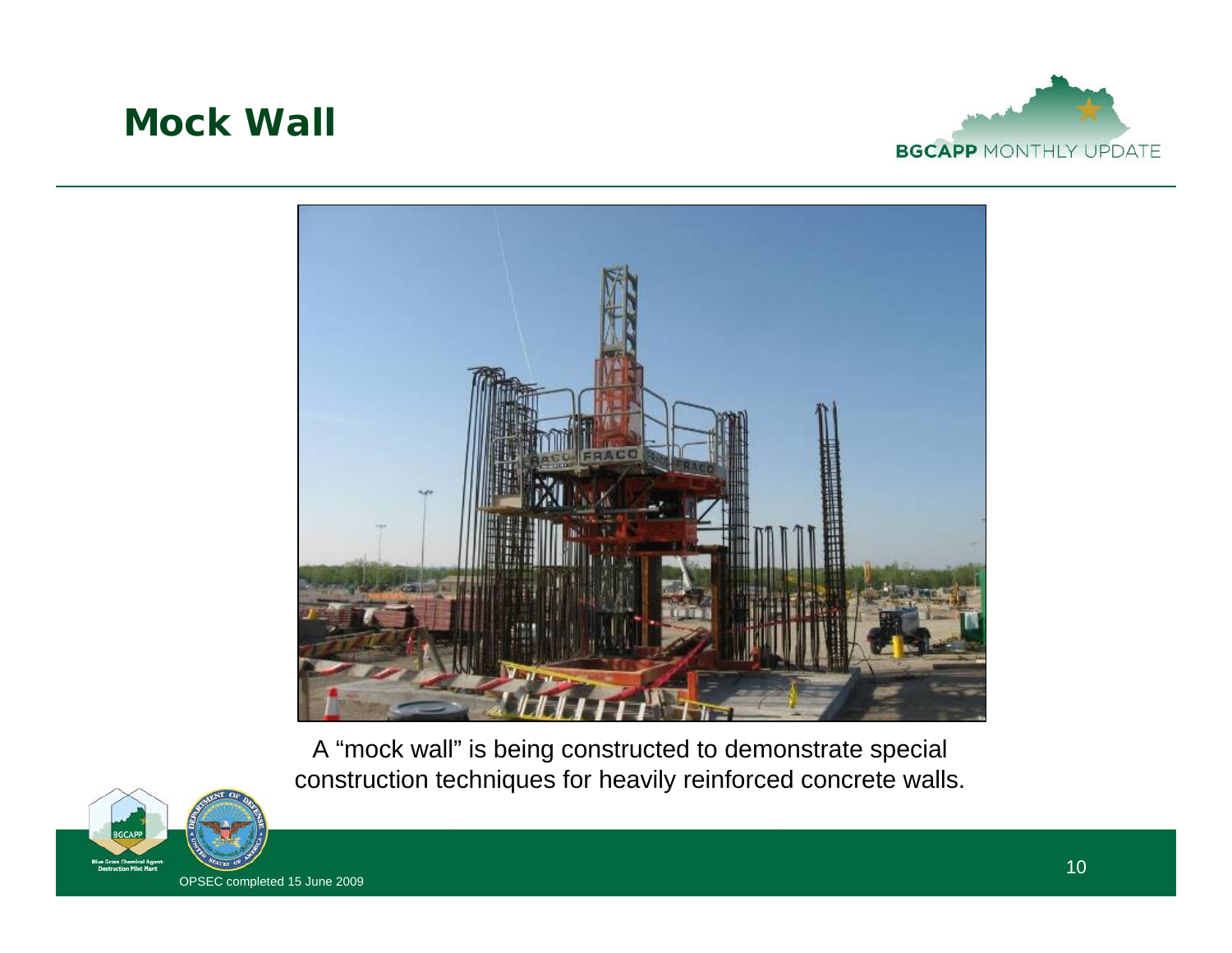## **Blue Grass Specific Equipment**



- **Specialty equipment being** fabricated
	- Metal Parts Treater at Parsons facility in Pasco, WA
	- Energetics Batch Hydrolyzer at General Atomics facility in San Diego, CA
- **Testing to be conducted** over next six months



Metal Parts Treater

Energetics Batch Hydrolyzer



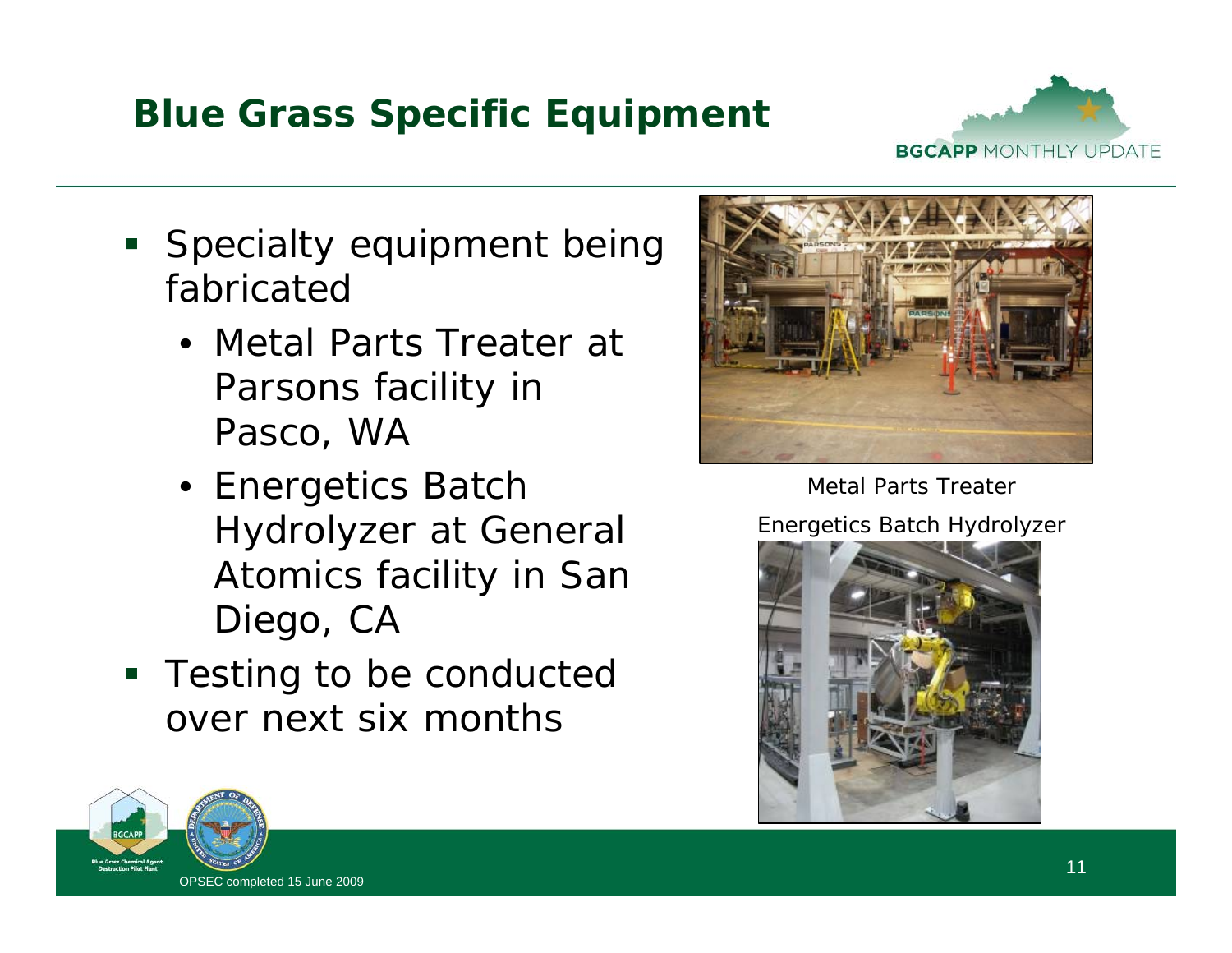# **Subcontractor honored by SBA**



- П T.E.M. was subcontractor for Roadway Lighting, Electrical Equipment, and Communication Cabling Installation
- П Company was mentored by Bechtel Parsons and did excellent work
- П T.E.M. subsequently won other Federal contracts
- П Company president Tom Masterson nominated by Bechtel Parsons and selected by SBA as Kentucky Small Business Person of the Year
- П Tom was personally recognized by President Obama at a White House ceremony. See video at http://www.youtube.com/usaeacwa



Tom Masterson with Diane Osbourne, Bechtel Parsons Small Business Advocate, at awards ceremony in Frankfort.

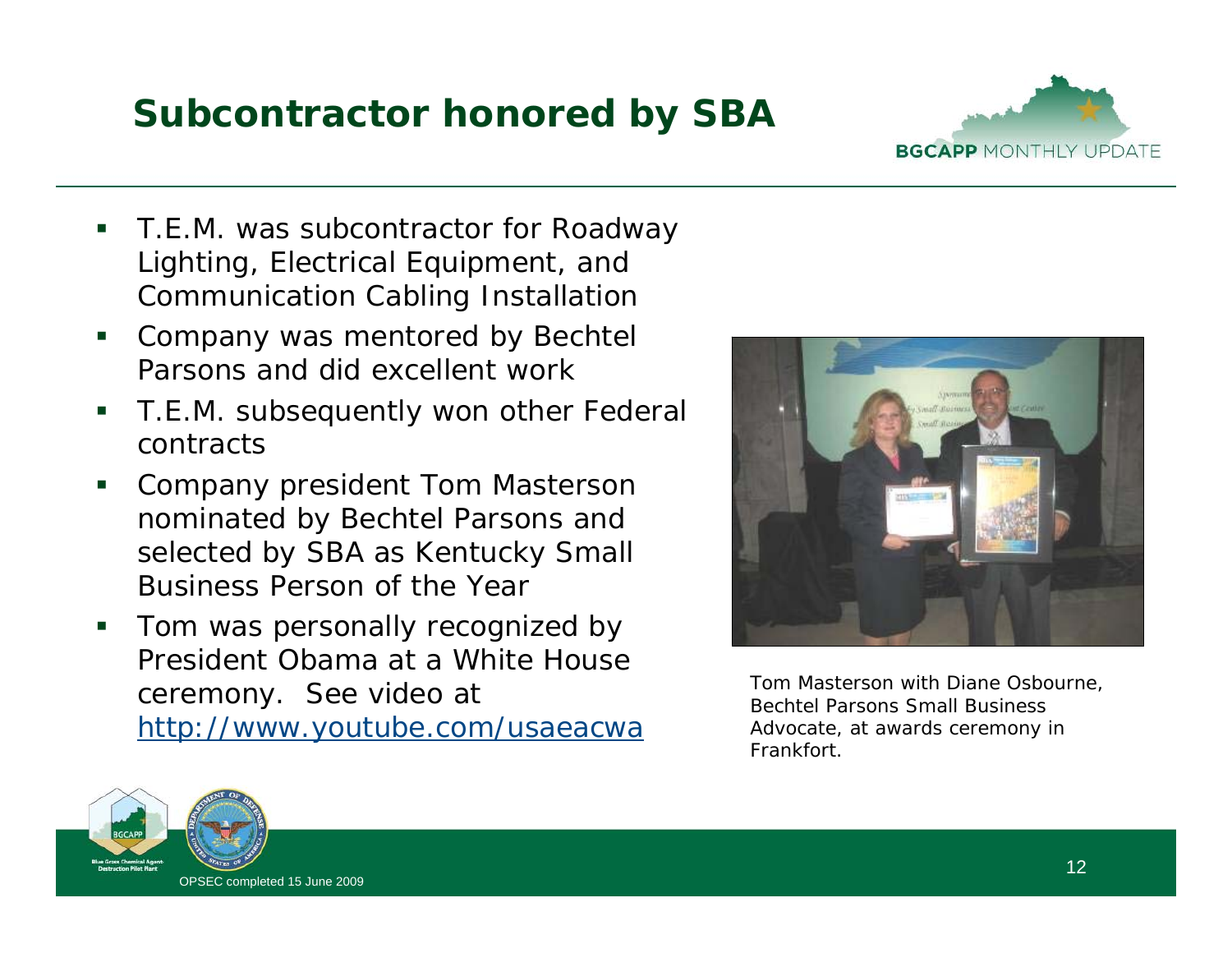# **EKU Employer of The Year**

- $\blacksquare$  Eastern Kentucky University recognized Bechtel Parsons for ongoing assistance with the professional growth and careers of students and alumni
- $\mathcal{L}_{\mathcal{A}}$  Mentored, recruited, and hired candidates for part-time jobs and internships
- $\blacksquare$  More than 83% of interns offered full-time employment after graduating
- $\mathcal{L}_{\mathcal{A}}$  Fourteen EKU grads currently hold full time positions on the BGCAPP project
- $\mathcal{L}_{\mathcal{A}}$  Two students currently hold intern positions with Security and Safety Departments